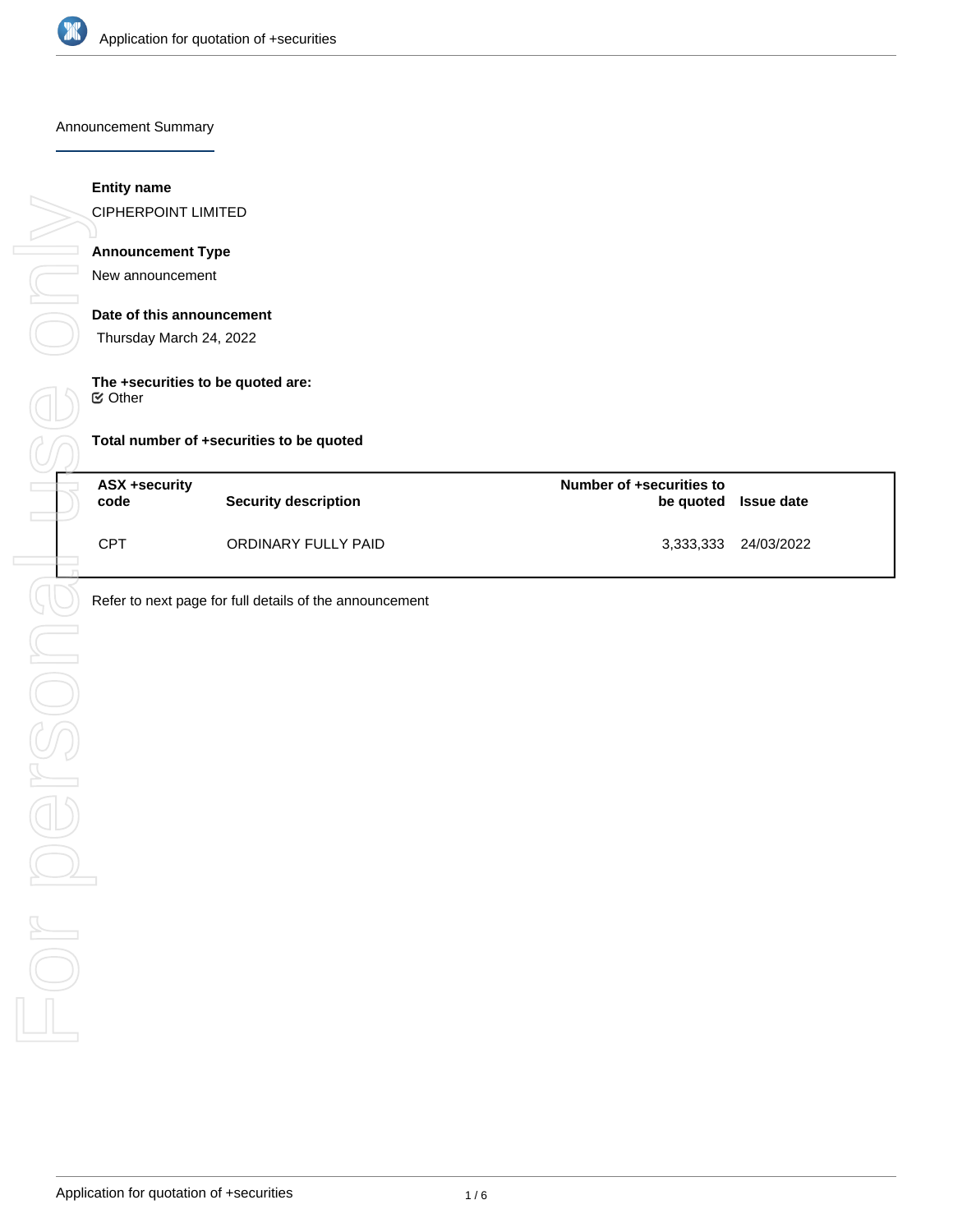

Part 1 - Entity and announcement details

## **1.1 Name of entity**

CIPHERPOINT LIMITED

We (the entity named above) apply for +quotation of the following +securities and agree to the matters set out in Appendix 2A of the ASX Listing Rules.

**1.2 Registered number type**

ACN

**Registration number** 120658497

**1.3 ASX issuer code**

CPT

**1.4 The announcement is**

New announcement

24/3/2022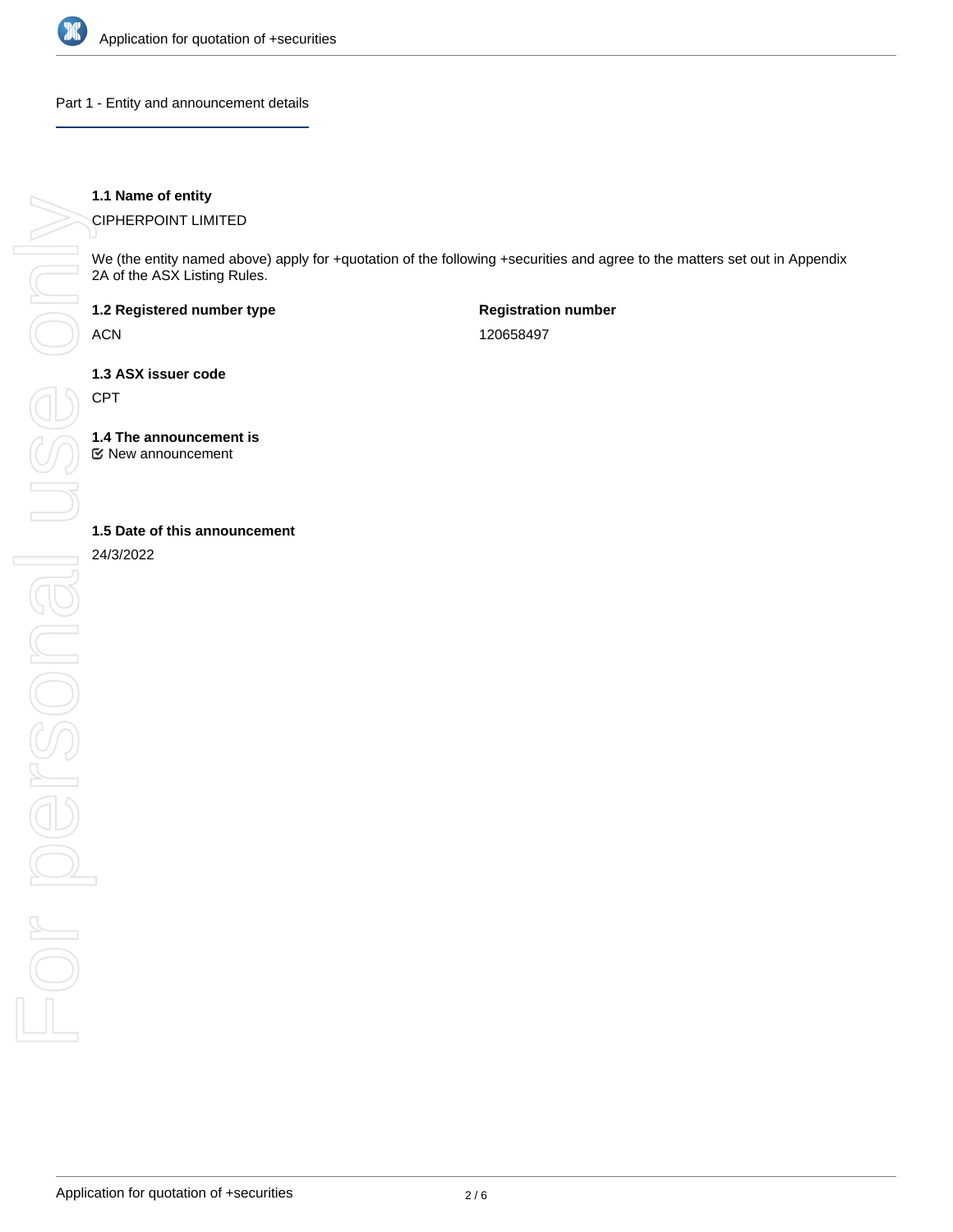

### Part 2 - Type of Issue

**2.1 The +securities to be quoted are:**

Other

**2.2 The +securities to be quoted are:**

Additional +securities in a class that is already quoted on ASX ("existing class")

**2.3c Have these +securities been offered under a +disclosure document or +PDS?** No

**2.3d Please provide any further information needed to understand the circumstances in which you are applying to have these +securities quoted on ASX, including why the issue of the +securities has not been previously announced to the market in an Appendix 3B**

The agreement to issue the securities was reached contemporaneously with the issue and allotment.

**secondary sale provisions in sections 707(3) and 1012C(6) of the Corporations Act by virtue of:** The publication of a cleansing notice under section 708A(5), 708AA(2)(f), 1012DA(5) or 1012DAA(2)(f)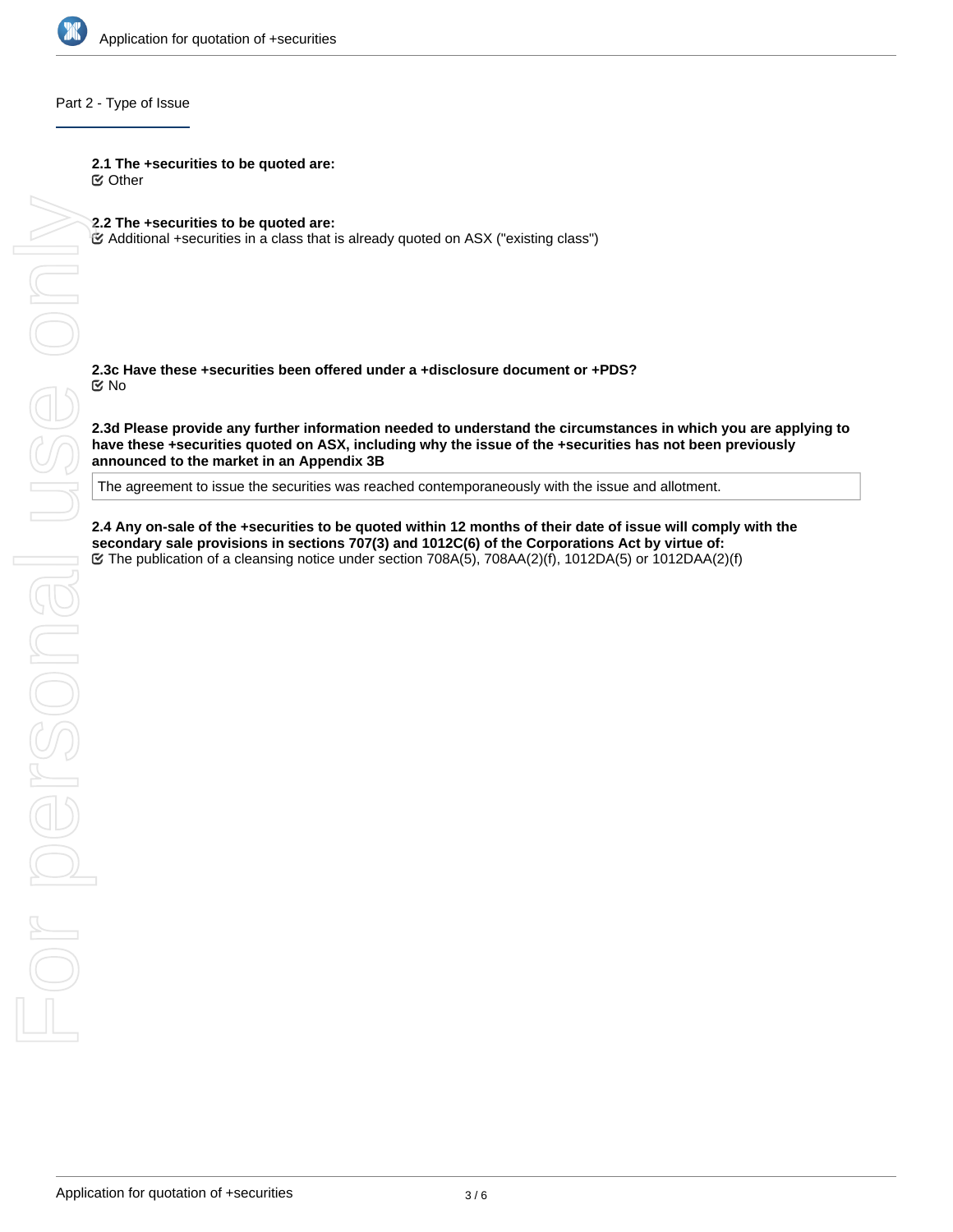

Onl

Part 3B - number and type of +securities to be quoted (existing class) where issue has not previously been notified to ASX in an

Appendix 3B

# **Additional +securities to be quoted in an existing class**

**ASX +security code and description** CPT : ORDINARY FULLY PAID

# **Issue date**

24/3/2022

**Will the +securities to be quoted rank equally in all respects from their issue date with the existing issued +securities in that class?** Yes

Issue details

# **Any other information the entity wishes to provide about the +securities to be quoted**

### None.

## **The purpose(s) for which the entity is issuing the securities**

Issued to an advisor in lieu of cash fees for corporate advisory services.

To pay for services rendered

### **Please provide additional details**

Issue in lieu of cash fees for corporate advisory services.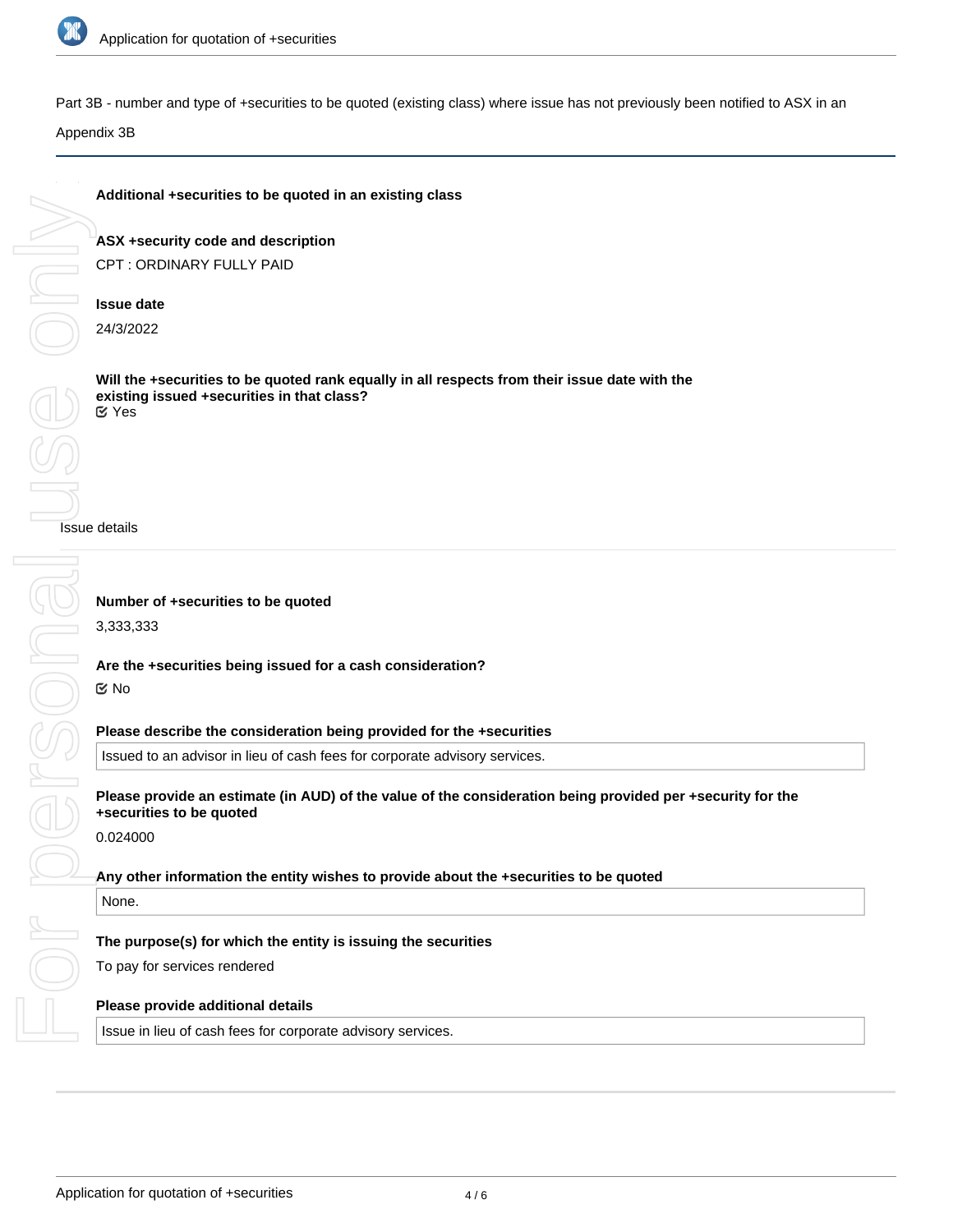

Part 4 - Issued capital following quotation

**Following the quotation of the +securities the subject of this application, the issued capital of the entity will comprise:**

**(A discrepancy in these figures compared to your own may be due to a matter of timing if there is more than one application for quotation/issuance currently with ASX for processing.)**

**4.1 Quoted +securities (total number of each +class of +securities quoted on ASX following the +quotation of the +securities subject of this application)**

| ASX +security code and description | <b>Total number of</b><br>+securities on issue |
|------------------------------------|------------------------------------------------|
| CPTO: OPTION EXPIRING 15-FEB-2023  | 87,320,374                                     |
| CPT : ORDINARY FULLY PAID          | 354,405,863                                    |

**4.2 Unquoted +securities (total number of each +class of +securities issued but not quoted on ASX)**

| ASX +security code and description                     | Total number of<br>+securities on issue |
|--------------------------------------------------------|-----------------------------------------|
| CPTAL : PERFORMANCE RIGHTS                             | 21,500,000                              |
| CPTAB : OPTION EXPIRING 28-OCT-2025 EX \$0.048         | 4,500,000                               |
| CPTAG: ORDINARY FULLY PAID EMPLOYEE                    | 17,155,305                              |
| CPTAH: OPTION EXPIRING VARIOUS DATES EX VARIOUS PRICES | 2,049,852                               |